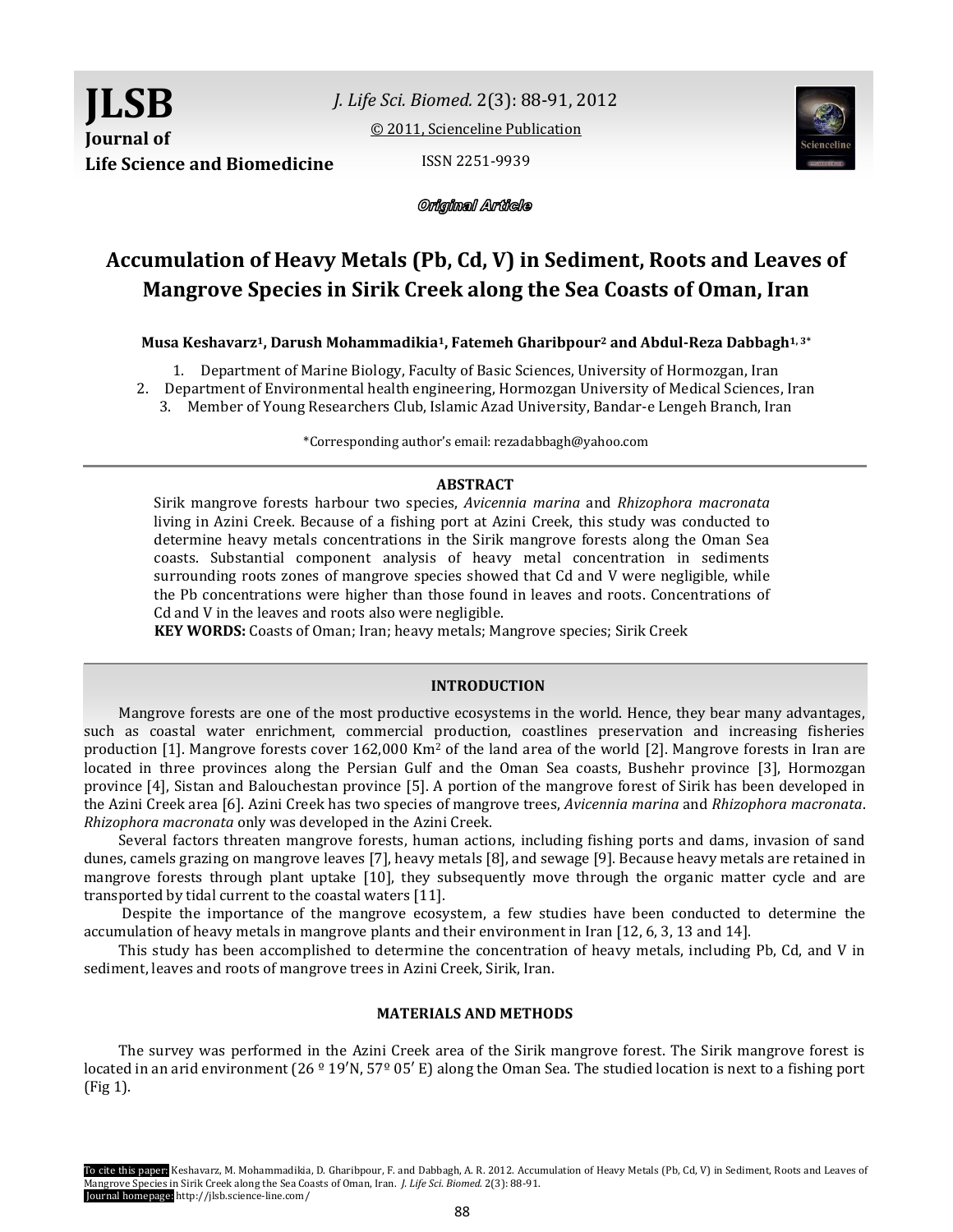

**Figure 1.** Location of Sirik Azini Creek

In fall, three samples of leaves and roots of *Avicennia marina* and *Rhizophora macronata* were collected along with sediment samples surrounding root zones of mangrove species from Azini Creek. While being transported to the laboratory, all samples were stored in clean acid-washed plastic containers. In the laboratory, sediments were removed from the roots. Afterward, samples were dried, grounded and homogenized. Analyses of samples were initialed after being digested in a concentrated nitric–perchloric acid solution. Metal concentration analyses were performed using flame atomic absorption spectrophotometry (Khak Azma Negin Co, Tehran, Iran).

The Mann-Whitney Test was used for comparing the heavy metals concentrations between mangrove species.

## **RESULTS**

Lead (Pb) had the highest concentration of the measured metals. Cadmium (Cd) and Vanadium (V) had the lowest concentration among the metals. Table 1 shows mean concentrations of Pb, Cd and V in the sediments in the definite areas; Table 2 provides mean concentrations of Pb, Cd and V in the leaves mangrove species; and, Table 3 delineates mean concentrations Pb, Cd and V in the roots mangrove species.

|                      | Ph              | Cd          |          |
|----------------------|-----------------|-------------|----------|
| Aviccena marina      | $13.8 + 4.25$   | $\leq 0.01$ | < 0.01   |
| Rhizophora macronata | $6.90 \pm 3.60$ | < 0.01      | < 0.01   |
| <b>Fishing Port</b>  | $8.77 \pm 3.21$ | < 0.01      | < 0.01   |
| Away FP and MF       | $14.1 \pm 1.90$ | <0.01       | $<$ 0.01 |

## **Table 1.** Heavy metals concentration in sediment surrounding of mangrove species

FP: Fishing Port, MF: Mangrove Forest

| Table 2. Heavy metals concentration in leaves mangrove species |  |
|----------------------------------------------------------------|--|
|----------------------------------------------------------------|--|

|                      | Ph.             |     |    |
|----------------------|-----------------|-----|----|
| Aviccena marina      | $8.21 + 0.37$   | ND  | NL |
| Rhizophora macronata | $6.36 \pm 0.00$ | NU) | NL |
|                      |                 |     |    |

ND: Not Significant

|  |  |  | Table 3. Heavy metals concentration in roots mangrove species |  |
|--|--|--|---------------------------------------------------------------|--|
|  |  |  |                                                               |  |

| Avicenna marina      | $6.09 \pm 1.12$ | ND | ND  |
|----------------------|-----------------|----|-----|
| Rhizophora macronata | $6.89 \pm 0.74$ | ND | NIJ |
| $MD. M0 0 1 2 3 4 6$ |                 |    |     |

ND: Not Significant

Mann-Whitney Test indicated that Pb concentrations were significantly different among sediment and leaves of *A. marina* and *R. macronata*, while there was no significant difference in Pb concentrations in the roots of *A. marina* 

To cite this paper: Keshavarz, M. Mohammadikia, D. Gharibpour, F. and Dabbagh, A. R. 2012. Accumulation of Heavy Metals (Pb, Cd, V) in Sediment, Roots and Leaves of Mangrove Species in Sirik Creek along the Sea Coasts of Oman, Iran. *J. Life Sci. Biomed.* 2(3): 88-91. Journal homepage: http://jlsb.science-line.com/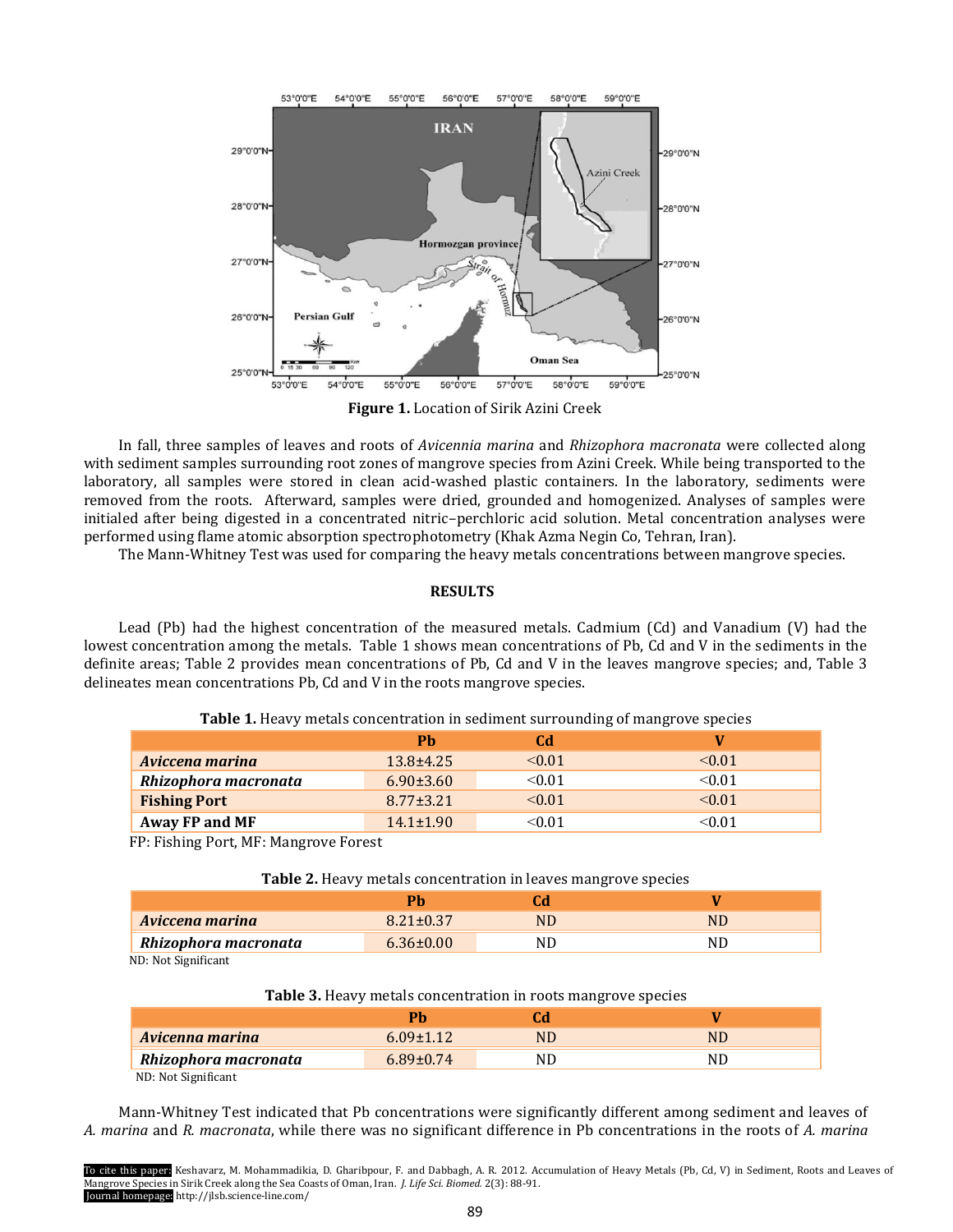and *R. macronata*. Maximum and minimum Pb concentrations in the sediments around *A. marina* and *R. macronata* were 7.45, 16.3, 4.35 and 9.45, respectively.

#### **DISCUSSION**

Nutrient and metal cycling can be affected by mangrove ecosystems [15 and 16]. Trace metal accumulation levels depend on the season [17 and 16]. In addition, the difference in salinity is affected by the apparent difference in uptake in plants [16]. Heavy metal concentrations in mangrove species tissues are associated with the concentration in sediments [10]. For this reason, lower concentrations of Cd and V in our results may be associated with the negligible concentrations in the surrounding sediments.

Based on the soil critical concentration value of Pb [6], the recorded concentrations in the sediments in our study area were not significant. The Cd concentration in our study was lower than the soil critical concentrations value, while the Cd concentration was higher than soil critical concentrations value when measured in the fall 2009 [6]. This event may result in improved management of Azini Creek. Another survey conducted in the Bushehr mangrove forest showed the heavy metals concentrations in the roots of mangrove species were higher than those in the sediments [3], but our date did not agree with that.

Industrial activity in every area, led to the accumulation of metal pollution, including Cu, Zn and Cr in the sediments. Heavy metals pollution in Iranian waters is mainly derived from the ships carrying chemicals and oil [12]. Except for the presence of the fishing port, no industrial activity currently exists on Azini Creek. Low concentrations of heavy metals were associated with it. Furthermore, a huge amount of fine sediments are washed into the Sirik mangrove forest by the Gaz River, where places receiving the fine sediments have a high potential for absorbing heavy metals [6]. Compared to findings by Parvaresh et al. [6] in Azini Creek, Cd concentrations were higher than our concentrations in leaves mangroves species. However, the amount of Pb concentration was nearly the same mean in leaves. Despite the findings of Parvaresh et al. [6] of higher concentrations of Pb in sediments than our findings, the mean concentration of Pb has not differed in both studies in the leaves *A. marina* (P>0.05). It shows that however the metals in sediments are increased, capacity of the leaves in *A. marina* is restricted.

## **REFERENCES**

- 1. Kathiresan K and Bingham BL. (2001). Biology of mangroves and mangrove ecosystems. Adv Mar Biol., 40: 81–251.
- 2. Araujo Q, Krause R, Santanal S, Araujo T, Mendonça1 J and Trindade A. (2010). Evaluation of Heavy Metals in Mangrove Soil of the Graciosa River in Bahia, Brazil. In: Paper Presented at International Annual Meetings: Long Beach: CA.
- 3. Davari A, Danehkar A, Khorasani N and Javanshir A. (2010). An Investigation on accumulation of heavy metals in roots and leaves of *Avicennia marina* sediment, Bushehr, the Persian Gulf. J Nat Environ., 63(3): 267-277.
- 4. Taghizadeh AAR, Danehkar A, Karimi E and Mahmoudi BA. (2009). Investigation on the structure and dispersion of mangrove forest community in Sirik site in Hormozgan province. Iranian J Foest. 1 (1) :25- 34.
- 5. Erfani M, Nouri GR, Danehkar A, Marvi Mohajer MR and Mahmoudi BA. (2010). Vegetative parameters of mangrove forest on the Govater Bay in southeast of Iran. J Tax Biosistem. 1 (1): 33-46.
- 6. Parvaresh H, Abedi Z, Farshchi P, Karami M, Khorasani N and Karbassi A. (2010). Bioavailability and Concentration of Heavy Metals in the Sediments and Leaves of Grey Mangrove, *Avicennia marina* (Forsk.) Vierh, in Sirik Azini Creek, Iran. Biol Trace Elem Res., 143(2): 1121-1130.
- 7. Parvaresh H. (2011). Identification of threats on Mangrove forests in Gabrik International Wetland for Sustainable Management. In: Paper Presented at International Conference on Biology, Environment and Chemistry: Singapoore.
- 8. Agoramoorthy G, Chen F-A and Hsu MJ. (2008). Threat of heavy metal pollution in halophytic and mangrove plants of Tamil Nadu, India. Environ Pollut. 155: 320-326.
- 9. Wong YS and Tam NF Y. (1997). Accumulation and distribution of heavy metals in a simulated mangrove system treated with sewage. Hydrobiologia. 352: 67–75.
- 10. Machado WE, Silva-Filho V and Oliveira RR. (2002). Trace metal retention in mangrove ecosystems in Guanabara Bay, SE Brazil.Mar Pollut Bull., 44: 1277–1280.

To cite this paper: Keshavarz, M. Mohammadikia, D. Gharibpour, F. and Dabbagh, A. R. 2012. Accumulation of Heavy Metals (Pb, Cd, V) in Sediment, Roots and Leaves of Mangrove Species in Sirik Creek along the Sea Coasts of Oman, Iran. *J. Life Sci. Biomed.* 2(3): 88-91. Journal homepage: http://jlsb.science-line.com/